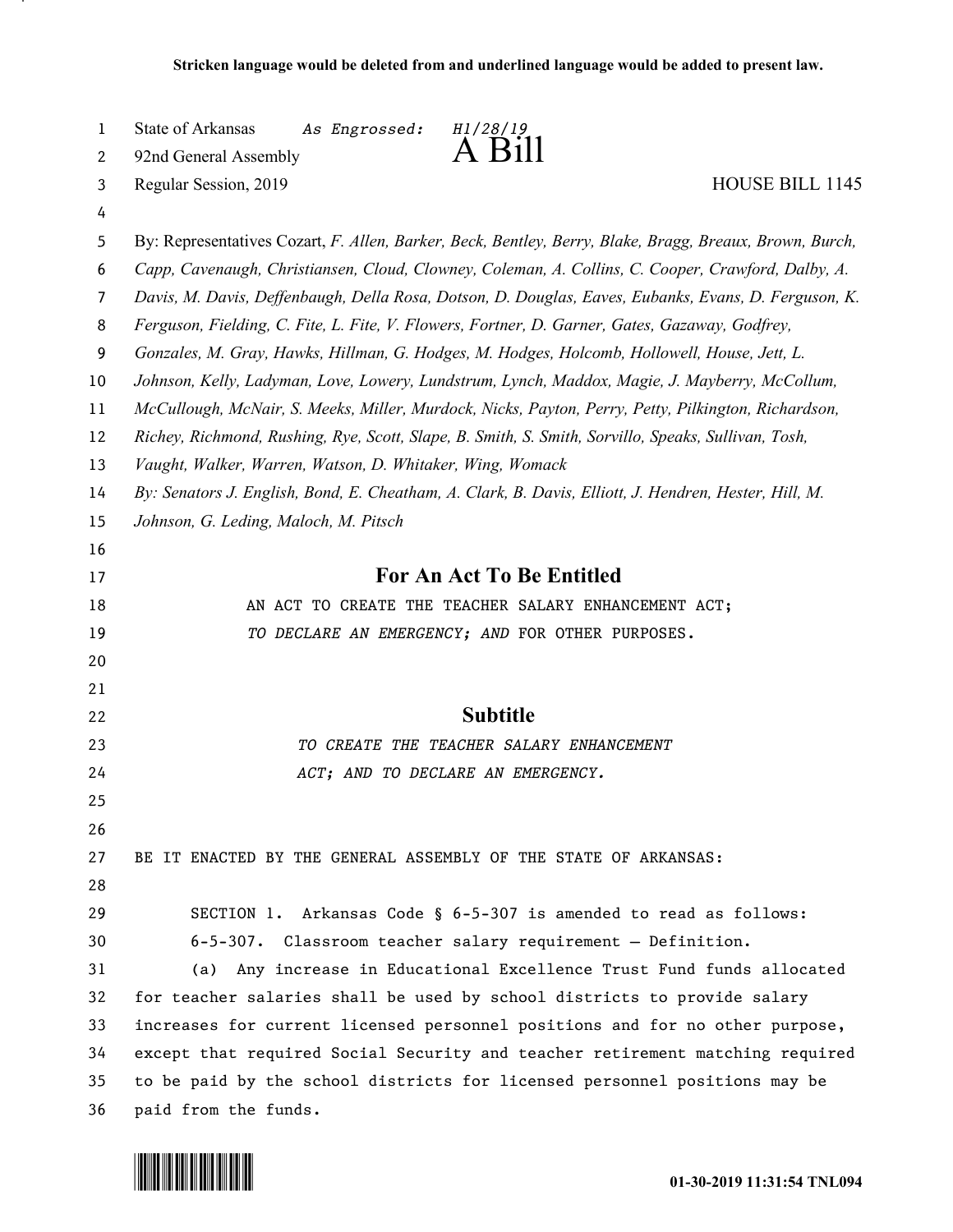| $\mathbf{1}$   | Educational Excellence Trust Fund funds allocated for teacher<br>(b)         |                                                                 |                                                                    |
|----------------|------------------------------------------------------------------------------|-----------------------------------------------------------------|--------------------------------------------------------------------|
| 2              | salaries shall be disbursed by the Department of Education to school         |                                                                 |                                                                    |
| 3              | districts pursuant to a school district in accordance with the state         |                                                                 |                                                                    |
| 4              | foundation funding formula foundation funding amount under § 6-20-2305.      |                                                                 |                                                                    |
| 5              | (c)                                                                          |                                                                 | In determining whether a school district has had an increase in    |
| 6              | Educational Excellence Trust Fund funds allocated for teacher salaries, any  |                                                                 |                                                                    |
| $\overline{7}$ | annual increase in such the trust Educational Excellence Trust Fund funds    |                                                                 |                                                                    |
| 8              | must exceed the level of the highest year since 1991 prior fiscal year to be |                                                                 |                                                                    |
| 9              | classified as an increase.                                                   |                                                                 |                                                                    |
| 10             | (d)                                                                          |                                                                 | "Salary increase", as used in this section, shall inelude includes |
| 11             | increments for experience or advanced hours or degrees.                      |                                                                 |                                                                    |
| 12             | The department may promulgate rules to administer this section.<br>(e)       |                                                                 |                                                                    |
| 13             |                                                                              |                                                                 |                                                                    |
| 14             |                                                                              | SECTION 2. Arkansas Code § 6-17-2403(b), concerning the minimum |                                                                    |
| 15             | teacher compensation schedule, is amended to read as follows:                |                                                                 |                                                                    |
| 16             | Each school district in the state shall have in place a salary<br>(b)        |                                                                 |                                                                    |
| 17             | schedule with at least the following minimum levels of compensation for a    |                                                                 |                                                                    |
| 18             | basic contract:                                                              |                                                                 |                                                                    |
| 19             | (1)                                                                          | For the 2017-2018 2019-2020 school year:                        |                                                                    |
| 20             | Years of Experience                                                          | BA Degree Salary                                                | MA Degree Salary                                                   |
| 21             | $\mathbf 0$                                                                  | $$31,400$ $$32,800$                                             | $$36,050$ \$37,450                                                 |
| 22             | $\mathbf{1}$                                                                 | $31,850$ 33,250                                                 | 36,550 37,950                                                      |
| 23             | 2                                                                            | <del>32,300</del> 33,700                                        | 37,050 38,450                                                      |
| 24             | 3                                                                            | 32,750 34,150                                                   | 37,550 38,950                                                      |
| 25             | 4                                                                            | $33,200$ 34,600                                                 | 38,050 39,450                                                      |
| 26             | 5                                                                            | $33,650$ 35,050                                                 | 38,550 39,950                                                      |
| 27             | 6                                                                            | $34,100$ 35,500                                                 | 39,050 40,450                                                      |
| 28             | $\overline{7}$                                                               | 34,550 35,950                                                   | 39,550 40,950                                                      |
| 29             | 8                                                                            | $35,000$ 36,400                                                 | 40,050 41,450                                                      |
| 30             | 9                                                                            | 35,450 36,850                                                   | 40,550 41,950                                                      |
| 31             | 10                                                                           | 35,900 37,300                                                   | 41,050 42,450                                                      |
| 32             | 11                                                                           | 36,350 37,750                                                   | 41,550 42,950                                                      |
| 33             | 12                                                                           | 36,800 38,200                                                   | 42,050 43,450                                                      |
| 34             | 13                                                                           | $37,250$ $38,650$                                               | 42,550 43,950                                                      |
| 35             | 14                                                                           | 37,700 39,100                                                   | 43,050 44,450                                                      |
| 36             | 15                                                                           | 38,150 39,550                                                   | $43,550$ ; and $44,950$ ;                                          |

01-30-2019 11:31:54 TNL094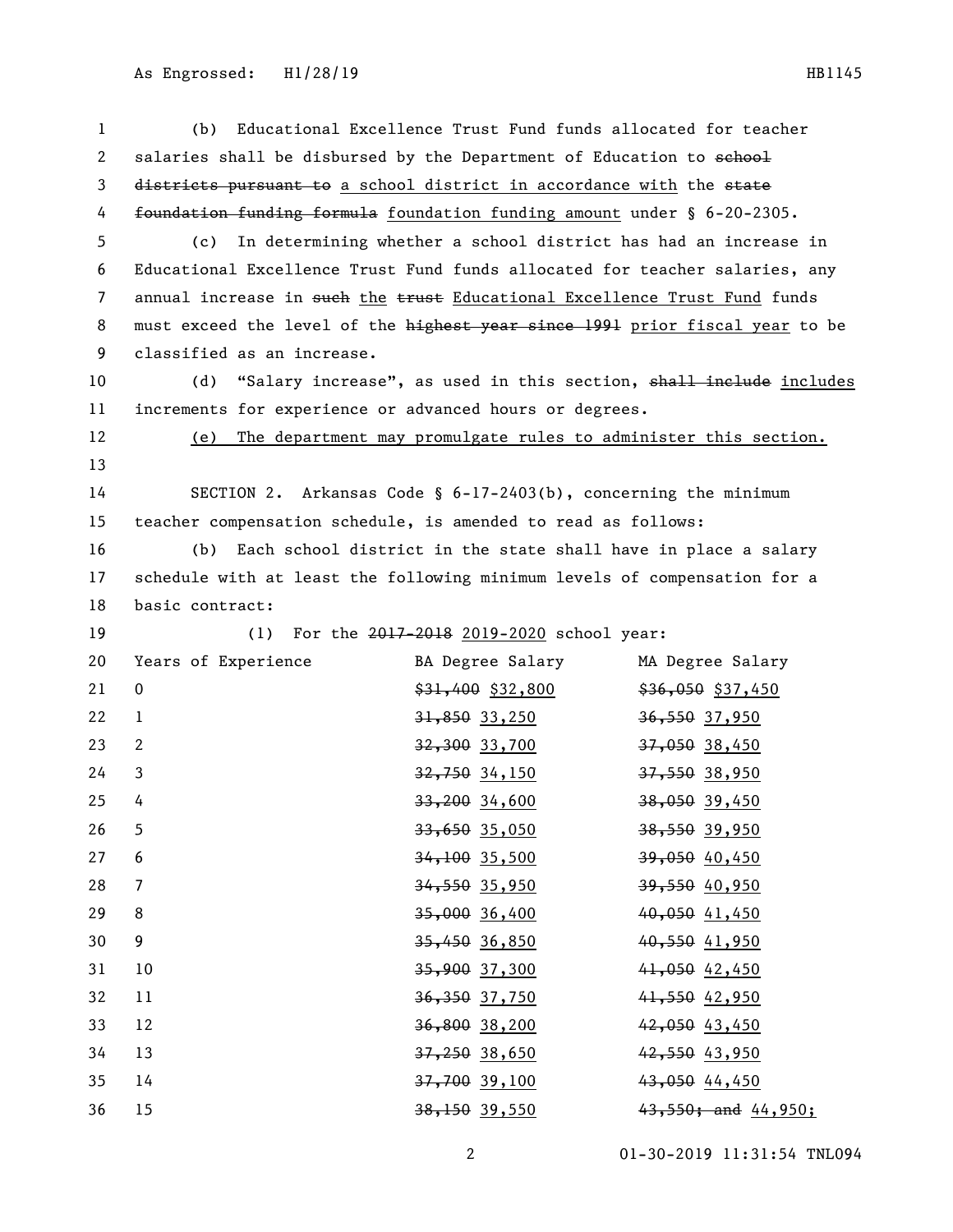| 1                | (2)                 |                                    | For the 2018-2019 2020-2021 school year and each school year |
|------------------|---------------------|------------------------------------|--------------------------------------------------------------|
| $\mathbf{2}$     | thereafter:         |                                    |                                                              |
| $\mathbf{3}$     | Years of Experience | BA Degree Salary MA Degree Salary  |                                                              |
| 4                | $\mathbf 0$         | $$31,800$ $$33,800$                | $$36,450$ \$38,450                                           |
| 5                | $\mathbf{1}$        | <del>32,250</del> 34,250           | 36,950 38,950                                                |
| 6                | $\mathbf{2}$        | <del>32,700</del> 34,700           | 37,450 39,450                                                |
| $\overline{7}$   | $\mathbf{3}$        | <del>33,150</del> 35,150           | 37,950 39,950                                                |
| $\,8\,$          | 4                   | 33,600 35,600                      | 38,450 40,450                                                |
| $\boldsymbol{9}$ | 5                   | <del>34,050</del> 36,050           | 38,950 40,950                                                |
| $10\,$           | 6                   | <del>34,500</del> 36,500           | $39,450$ $41,450$                                            |
| 11               | $\overline{7}$      | <del>34,950</del> 36,950           | 39,950 41,950                                                |
| 12               | 8                   | <del>35,400</del> 37,400           | 40,450 42,450                                                |
| 13               | 9                   | <del>35,850</del> 37,850           | 40,950 42,950                                                |
| 14               | 10                  | <del>36,300</del> 38,300           | $41,450$ $43,450$                                            |
| 15               | 11                  | <del>36,750</del> 38,750           | 41,950 43,950                                                |
| 16               | 12                  | 37,200 39,200                      | 42,450 44,450                                                |
| 17               | 13                  | <del>37,650</del> 39,650           | 42,950 44,950                                                |
| 18               | 14                  | $38,100$ $40,100$                  | 43,450 45,450                                                |
| 19               | 15                  | <del>38,550</del> 40,550           | 43,950 45,950;                                               |
| 20               |                     | (3) For the 2021-2022 school year: |                                                              |
| 21               | Years of Experience | BA Degree Salary                   | MA Degree Salary                                             |
| 22               | $\overline{0}$      | \$34,900                           | \$39,550                                                     |
| 23               | $\overline{1}$      | 35,350                             | 40,050                                                       |
| 24               | $\overline{2}$      | 35,800                             | 40,550                                                       |
| 25               | $\overline{3}$      | 36,250                             | 41,050                                                       |
| 26               | $\overline{4}$      | 36,700                             | 41,550                                                       |
| 27               | $\overline{5}$      | 37,150                             | 42,050                                                       |
| 28               | $6 \overline{6}$    | 37,600                             | 42,550                                                       |
| 29               | $\overline{1}$      | 38,050                             | 43,050                                                       |
| 30               | $\underline{8}$     | 38,500                             | 43,550                                                       |
| 31               | 9                   | 38,950                             | 44,050                                                       |
| 32               | 10                  | 39,400                             | 44,550                                                       |
| 33               | 11                  | 39,850                             | 45,050                                                       |
| 34               | 12                  | 40,300                             | 45,550                                                       |
| 35               | 13                  | 40,750                             | 46,050                                                       |
| 36               | 14                  | 41,200                             | 46,550                                                       |